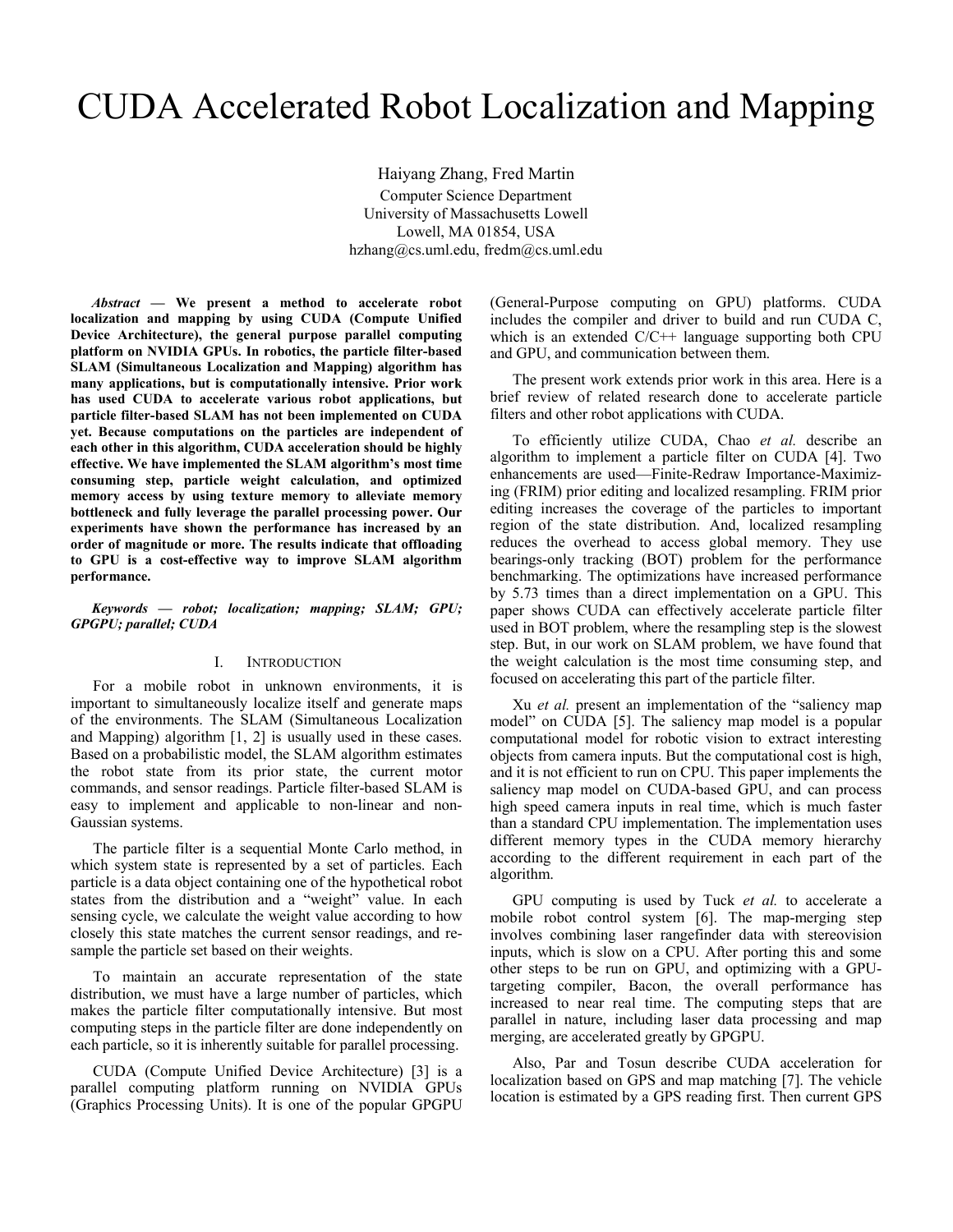and speed data are combined with odometer data and history locations to find best matches on the pre-loaded map by particle filter. The particle weight is based on zones and map topology. Running these procedures on GPU has largely improved performance.

These prior examples utilized GPGPU on various algorithms and robot applications, but have not implemented the SLAM algorithm on CUDA, which is the area we have developed in this paper. In our work, we analyzed the computing load of each step of the particle filter-based SLAM algorithm, and found that the particle weight calculation step consumes the majority of the CPU time. For comparison, we implemented this step on a multi-core CPU and a CUDA device. Because our access of memory is spatially localized, we were able to use the texture memory of the CUDA memory hierarchy to store the global map, thereby optimizing memory performance. We tested our program with data from a real robot, and found CUDA accelerated SLAM performs much faster than that on multi-core CPU with the same cost.

## II. ALGORITHM AND OPTIMIZATION

The particle filter-based SLAM algorithm [2] is our localization and mapping algorithm. A particle is one of the possible robot states. Our robot runs on a building floor, and turns with differential steering, so the state includes three variables: x, y coordinates for its location on the floor and yaw for its orientation. For an unknown environment, the initial state is set to all zero. For each round of control and sensor data, the states are updated by motor commands including speed and turn-rate, electronic compass readings, and refined by the laser rangefinder data with the weighting and resampling. In this section, we first describe the algorithm in part A, and then introduce the CUDA memory hierarchy in part B, which is important for the optimizations in part C.

## *A. Particle filter based SLAM algorithm*

#### *1) Initialize particle states*

We initialize all particle states to be  $x=0$ ,  $y=0$ , and  $yaw=0$ , because we assume the robot is in an unknown environment. The particle set will be updated in the following step for each data cycle.

## *2) Read data from log file*

The data in a new control and sensing cycle are read from a log file generated by a real robot for off-line processing. The data include the speed and turn-rate in motor control commands, the time elapsed since last data point, the electronic compass reading, and the laser rangefinder data.

### *3) Apply motion data with randomization*

The motion data, including motor command and electronic compass reading, are converted to the distance and angle travelled by the robot. The hypothetical current state distribution is the conditional probability distribution:

$$
p(X_t | X_{t-1}, U_t)
$$

Of which,  $X<sub>t</sub>$  is the current robot state at time t, and  $X_{t-1}$  is the previous robot state at time t-1, and  $U_t$  is the motion data including the distance and angle travelled by the robot since last time point.

But, we don't know the exact distribution of  $X_t$ , so the motion data including distance and angle are added into the state in each particle with some randomization to reflect the random error of the system and noise from the environment.

### *4) Copy data into the video card*

The GPU can only access memory on the video card directly, so we need to copy the data, including the particle array and laser rangefinder readings from system (host) memory to GPU (device) memory.

## *5) Particle weight calculation*

The particle weight  $W$ , reflecting how important this particle is among the state distribution, is the conditional probability of  $Z_t$ , assuming the robot state is  $X_t$ :

$$
W = p(Z_t | X_t)
$$

Of which,  $Z_t$  is the current observation data from the laser rangefinder, and  $X_t$  is the robot state in each particle.

It is not practical to calculate this conditional probability, because we do not know the error distribution. Instead, we use the matching score between the sensor readings and hypothetical states to estimate the conditional probability.

The laser rangefinder returns an array of ranges of the surrounding objects. For each particle, we calculate the object locations from the laser data and the particle state. These hypothetical locations are compared to the generated map in previous cycles, and the number of matches is counted as the particle weight.

## *6) Copy data from the video card*

The CPU cannot access memory on the video card either, so we copy the particle weights back to host memory for other steps running on CPU.

#### *7) Resample the particles*

We resample the particles based on their weights. Particles with more weight are resampled with a higher probability. The resampling is done with replacement, and the total number of particles remains the same. The end result is that the particle set becomes more closely reflect the actual robot state distribution.

#### *8) Estimate the robot location and update the map*

We estimate the robot location by calculating the mean value of the resampled particle states. Then, the map is updated according to the current laser data. As the map representation, we used an occupancy grid map. The points reflecting laser rays are marked as blocked, and the region between laser rangefinder and these points is marked as open space.

Also, we transfer the map to the device memory to be accessed by GPU in the next cycle.

*9) Go to step 2, read and process the next data point*  See Fig. 1 for the algorithm flow chart.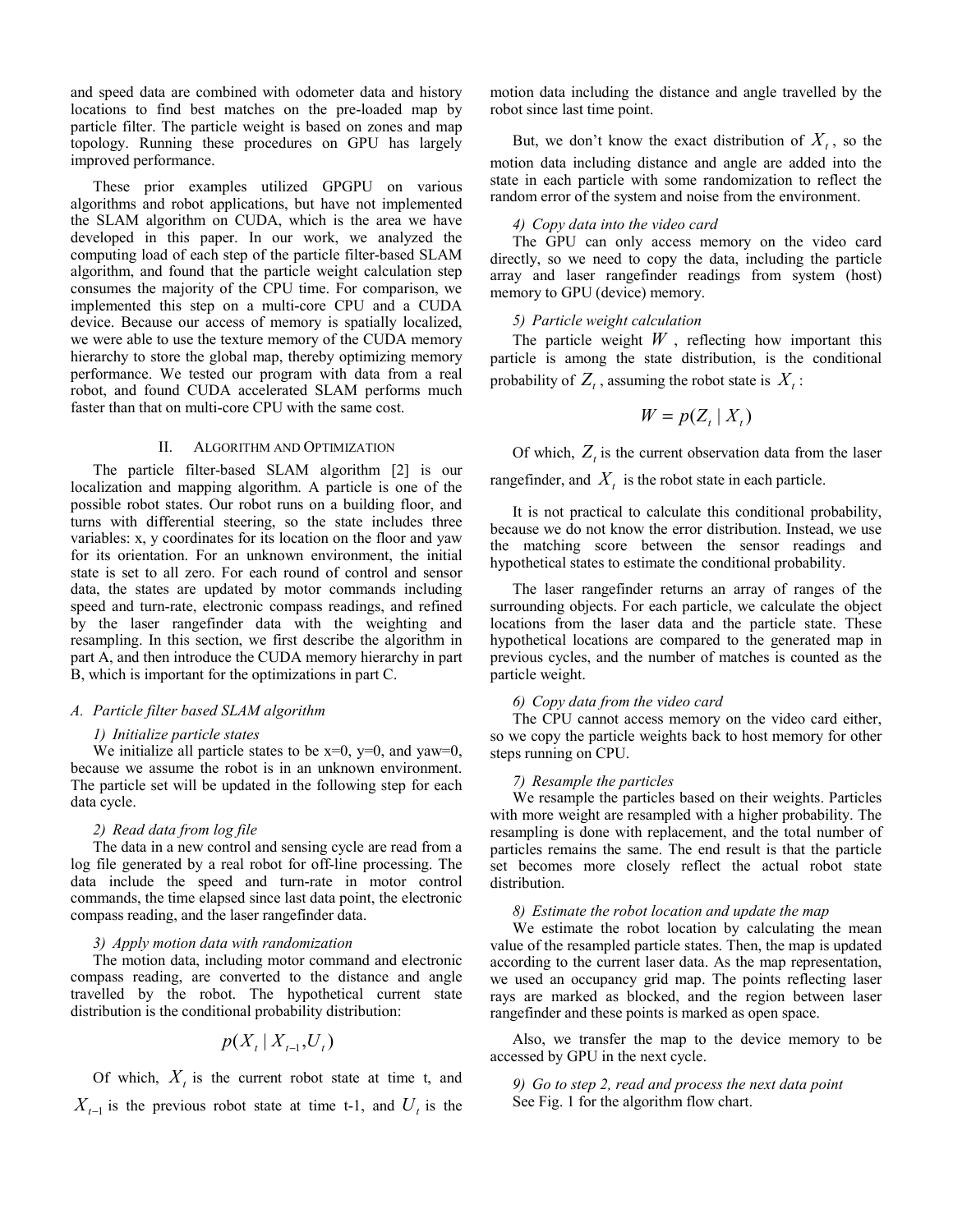

Fig. 1. Particle filter-based SLAM algorithm flow chart

## *B. CUDA memory hierarchy*

Each NVIDIA GPU contains one or more streaming multiprocessors (SM), and each SM contains multiple CUDA cores [3, 8].

To alleviate memory bottleneck and fully leverage the GPU's parallel processing power, we also need to understand the CUDA memory hierarchy. As shown in Fig. 2, the registers, local, and shared memory are on the GPU chip, and provide fast access. The global memory is off-chip and larger, but is slower to access. The constant and texture memory is part of the global memory but is read-only by CUDA kernel (the code runs on GPU). Texture memory has a caching scheme optimized for spatial locality.



Fig. 2. CUDA memory hierarchy

## *C. Optimize SLAM for CUDA*

To fully exploit the parallel computing power of GPU, we should have a large number of calls to the same function but using different data—Single Instruction Multiple Data (SIMD). These function calls should be independent of each other, so that one call will not require data from another call, and no locking or synchronization is necessary. The particle weight calculation step is computationally intensive, and each particle is independent of each other, so this step is selected to run on GPU.

The grid map is too large for on-chip memory, so it has to be on global memory. The particle set represents the hypothetical robot states, with random offsets added to reflect error range. The particles are usually close to each other on the grid map. The memory accesses to the map are localized in each particle set. And, the accesses are read only within one processing cycle. So, using texture memory should enhance the performance by leveraging the spatial locality of its caching.

Also, the memory copy between host and device is a relatively time consuming operation due to the large map size. If we copy the entire grid map (~36MB), it takes around 6ms in each cycle which is even longer than the weight calculation time on CUDA with texture memory as shown in Table 1. To minimize the overhead, we copy only a region of the grid map to the device at the end of each cycle. This region covers the area between the min and max addresses of the changed memory. We use only one region to cover all of the updated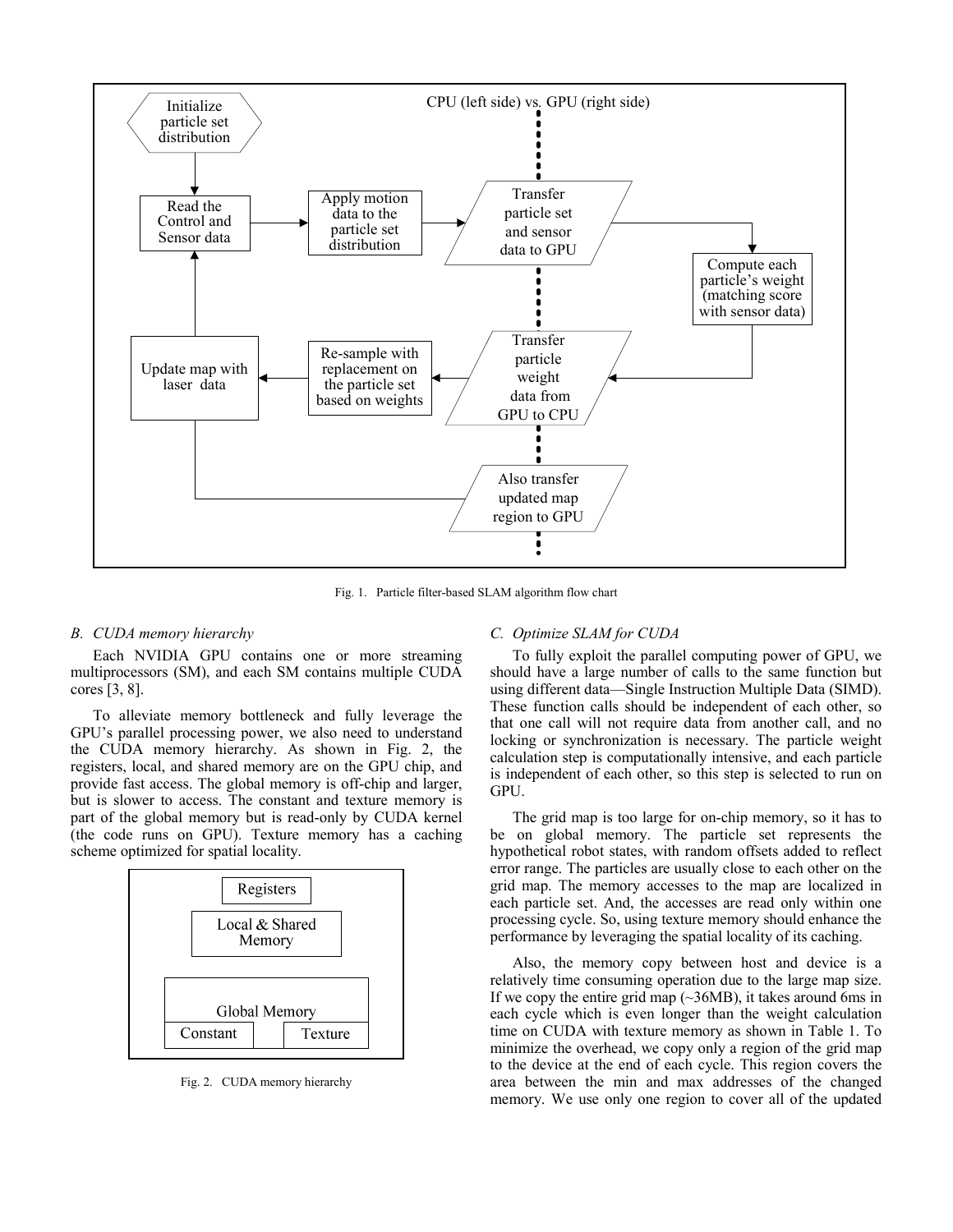map memory even there are some unchanged areas in between, because dividing them into multiple smaller regions will involve extra overhead for each region. With this optimization we have reduced map copy time from 6ms to 0.8ms.

The other data required for the weight calculation include laser scan pattern, which is a 181-length array (this is the same for every particle). The state includes 3 numbers  $(x, y, y, y)$  for each particle, and the returning weight is one number for each particle. Thus, the required data transfer between host and device for the weight calculation is not too large. See Fig. 3 for the algorithm pseudo code.

| Algorithm 1: SLAM with CUDA Acceleration |                                                                   |  |  |  |
|------------------------------------------|-------------------------------------------------------------------|--|--|--|
| 1:                                       | //GPUcode                                                         |  |  |  |
| 2:                                       | <b>Function</b> getWeight()                                       |  |  |  |
| 3:                                       | $i \leftarrow$ current thread index among all blocks              |  |  |  |
| 4:                                       | step $\leftarrow$ total number of threads on all blocks           |  |  |  |
| 5:                                       | while $i < N$ do //N is the number particles                      |  |  |  |
| 6:                                       | calculate matching score of:                                      |  |  |  |
| 7:                                       | $X[i]$ + LaserData v.s. CurrentMap                                |  |  |  |
| 8:                                       | $i \leftarrow i + step$                                           |  |  |  |
| 9:                                       | endwhile                                                          |  |  |  |
| 10:                                      |                                                                   |  |  |  |
| 11:                                      | $//$ CPU code:                                                    |  |  |  |
|                                          | 12: Function main(datafile)                                       |  |  |  |
| 13:                                      | $X[1N] \leftarrow \{x=0, y=0, yaw=0\}$ //initialize all particles |  |  |  |
| 14:                                      | while (read(datafile) $!=$ EOF) do                                |  |  |  |
| 15:                                      | for $i=1$ to N do                                                 |  |  |  |
| 16:                                      | $X[i] \leftarrow X[i] + Motion + RandomNoise$                     |  |  |  |
| 17:                                      | endfor                                                            |  |  |  |
| 18:                                      | copyHostToDevice (X[1N])                                          |  |  |  |
| 19:                                      | copyHostToDevice(LaserData)                                       |  |  |  |
| 20:                                      | call getWeight $()$ // on GPU                                     |  |  |  |
| 21:                                      | copyDeviceToHost(W[1N]) //copy particle weights                   |  |  |  |
| 22:                                      | resample( $X[1N]$ ) based on $W[1N]$                              |  |  |  |
| 23:                                      | $Xmean = AverageState(X[1N])$                                     |  |  |  |
| 24:                                      | updateMap(Xmean, LaserData)                                       |  |  |  |
| 25:                                      | copyHostToDevice(ChangedMapRegion)                                |  |  |  |
| 26:                                      | endwhile                                                          |  |  |  |

Fig. 3. Pseudo code of SLAM algorithm with CUDA acceleration

## III. IMPLEMENTATION AND EXPERIMENTS

#### *A. Hardware and development platform*

To implement and test the performance of the SLAM algorithm on CUDA, we selected a GPU, the NVIDIA GeForce GTX 660, and a CPU, the Intel Core i5-3570K. These were mid-range devices with similar pricing when purchased.

NVIDIA GTX 660 [9] uses the GK106 "Kepler" GPU chip, which contains five streaming multiprocessors, and each multiprocessor includes 192 CUDA cores. There are 960 CUDA cores in total on the chip. The base clock rate is 980 MHz, and can boost up to 1033 MHz. The global memory size is 2 GB.

Intel Core i5-3570K CPU [10] is the third generation Intel Core series processors, which uses the "Ivy Bridge" microarchitecture. It contains four cores, and can run 4 parallel threads simultaneously. The clock frequency is 3.4 GHz, or 3.8 GHz in turbo mode.

The CUDA Toolkit 5.0 contains the latest compiler (nvcc),

drivers, libraries, and code samples. It is used to compile our program which includes both CPU and GPU code.

Our experimental robot system is called "Stark," which was designed and built by our IGVC (Intelligent Ground Vehicle competition) team. The robot is four-wheel driving with skid steering. Its sensors include a SICK LMS200 laser rangefinder and electronic compass. The motion and sensor data were collected during our previous work [11], and saved into log files for offline analysis. The robot ran through the hallway in our computer science building. The motor commands (speed and turn rate), electronic compass readings, and laser scan data were recorded.

# *B. Identify the bottleneck on CPU implementation*

To find the bottlenecks on CPU implementation, we first implemented the particle filter-based SLAM algorithm on the quad-core CPU. The weight calculation step runs on 4 cores in parallel, but still takes the majority of the computational time. As shown in Table 1, the weight calculation step on CPU consumes 95% of the time in each data cycle. So, to explore the massive parallel computing power of GPU, we focused on accelerating this step by using CUDA. And, the performance data on the quad-core CPU are used as the baseline to analyze the GPU acceleration results.

### *C. Implementation on CUDA*

CUDA C is an extended  $C/C++$  language, which has a similar syntax to standard  $C/C++$ , but with some extensions to call functions running on NVIDIA GPU, also to access the metadata such as the thread dimension and index. The CUDA platform consists of hundreds of cores — 960 in our case. The number of threads can be larger than the number of cores, and scheduled by the CUDA runtime automatically. The threads are further grouped into blocks; threads within each block can access a set of shared memory. A specialized function call is made to call CUDA kernel (the code running on GPU exclusively). The CUDA kernel code can make calls to other functions labeled as GPU code, or functions in CUDA libraries. But the kernel cannot call the regular functions in host code nor standard C libraries. The number of blocks and the number of threads in each block are specified in the call.

To reduce memory traffic between host memory and device memory, we only copy the required data in each processing cycle. These data include laser scan pattern, particle states before calling the kernel, particle weights after calling the kernel, and a region covering all changed portions of the grid map at the end of each cycle.

After passing the particle set and laser scan pattern, each GPU thread access its assigned particle state by using its block and thread indexes. The algorithm for weight calculation is same as the CPU version.

## *D. Optimization by using texture memory*

As we discussed previously, the memory access of the grid map during weight calculation has spatial locality. Texture memory has the appropriate caching scheme to speed up caching efficiency for this case. Texture memory is still part of the global memory, but bound to texture mode after allocation.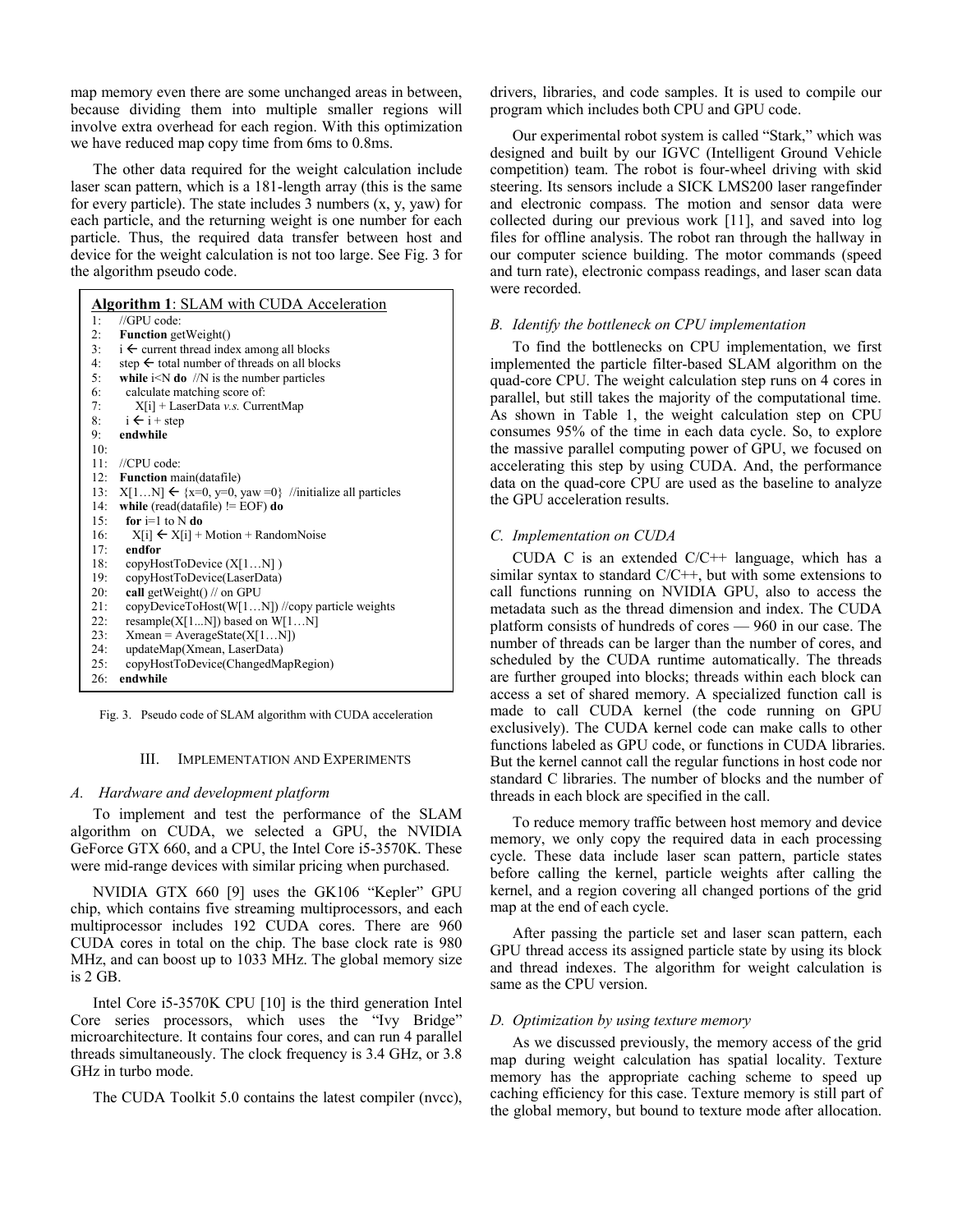It can be updated via host to device memory copy operations, but cannot be written by CUDA kernel. We used texture memory for the grid map, because the map is not updated during the weight calculation step.

## *E. Experiment results*

As shown in Table 1, the weight calculation step is the most time consuming step in the algorithm, even it is already running in parallel on the quad-core CPU.

After ported the weight calculation step to CUDA, the average time of this step dropped from 100.5ms to 6.67ms, which is 15 times improvement in performance.

With texture memory, the performance improved even more. The weight calculation step has improved 28 times to 3.55ms, and the entire cycle has improved 11 times.

Fig. 4 shows two different paths traveled by the robot in our building. The maps generated by our SLAM algorithm during the two runs are shown in Fig. 5.



Fig. 4. The paths of the robot. In "Run 1", the robot goes from one end of the corridor to the other end. In "Run 2" it goes from one point from the left side to the middle area, which is the elevator hallway, with some turns.

| Average time spent to                    | <b>CPU</b> only<br>(milliseconds) | <b>CUDA</b> accelerated<br>without Texture<br>memory<br>(milliseconds) | <b>CUDA</b> accelerated<br>with Texture<br>memory<br>(milliseconds) |
|------------------------------------------|-----------------------------------|------------------------------------------------------------------------|---------------------------------------------------------------------|
| Read a new data point from the log file  | 0.177893                          | 0.188451                                                               | 0.191382                                                            |
| Apply motion data with randomization     | 1.94319                           | 1.91583                                                                | 1.90274                                                             |
| Copy data from host to device            | $\theta$                          | 0.24669                                                                | 0.249476                                                            |
| Weight calculation                       | 100.502                           | 6.66587                                                                | 3.55373                                                             |
| Copy data from device to host            | $\Omega$                          | 0.0852671                                                              | 0.086652                                                            |
| Resample the particle set                | 1.34339                           | 1.30413                                                                | 1.30622                                                             |
| Update map and transfer to device memory | 1.45296                           | 2.24304                                                                | $2.25671^a$                                                         |
| TOTAL                                    | 105.41                            | 12.65                                                                  | $9.53^{b}$                                                          |

TABLE I. PERFORMANCE COMPARISON BETWEEN CPU-ONLY AND CUDA-ACCELERATED IMPLEMENTATIONS

<sup>a.</sup> There is a slight time increase in the map update step, because the changed region of the grid map needs to be copied into device memory, which consumes about 0.8ms on average.

 $\mu$ . The CUDA-accelerated version has the weight calculation, the most computationally intensive step, running on GPU. Considering this step alone, the CUDA without texture memory increased performance by 15 times, and CUDA with texture memory increased performance by 28 times. With the entire cycle taken into account, the CUDA with texture memory increased performance by 11 times totally.

### IV. CONCLUSION

The particle filter-based SLAM algorithm is flexible for unknown error and noise distributions, and maintains accuracy when the number of particles is large enough. But that leads to intensive computation, especially in the particle weight calculation step during our performance tests.

In this paper, we explored the methods to accelerate the particle filter based SLAM algorithm by NVIDIA's general purpose GPU computing platform—CUDA. We have ported the particle weight calculation step, which consumes the majority of computational time on CPU, into CUDA. We also used the video card's texture memory, which has a caching scheme of spatial locality, to speed up our access to the grid map memory.

To test the performance on CUDA, we selected a quad-core CPU and a NVIDIA GPU at the same price to compare the computation time. Our tests have shown significant performance improvements of the CUDA-accelerated SLAM.

The implementation on CUDA with texture memory increased performance by 28 times of the weight calculation step. With the entire data processing cycle taken into account, the CUDA with texture memory increased performance by 11 times. So, our results indicate using CUDA is a cost effective way to accelerate particle filter based SLAM algorithm.

#### FUTURE WORK

In this work, we have improved performance of the particle filter-based SLAM algorithm significantly by using CUDA. But, we believe there is still more potential to explore in this direction. In the near future, we are considering to accelerate other steps in the algorithm, and further improve the weight calculation step already ported into CUDA.

For example, in the step applying the motion data into the current particle set, the operations are independent in each particle. So it should be suitable for parallel processing on CUDA.